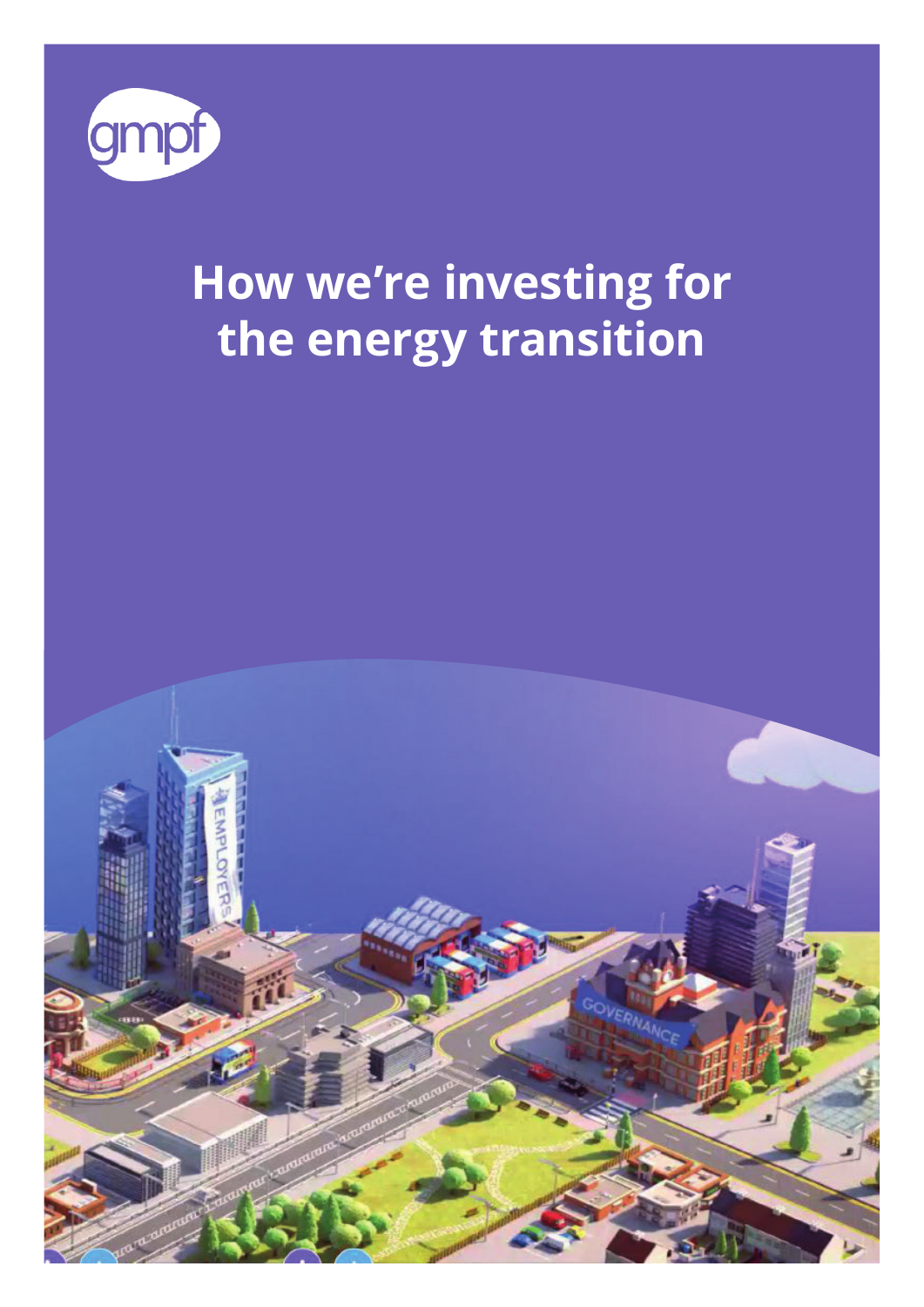## **Introduction**

GMPF's approach to oil and gas companies and the climate challenge



*GMPF believes that the energy sector will play a critical role in the transition of the world to a low-carbon economy*

#### Playing our part to help solve the climate challenge

Climate change can no longer be ignored. It is evident in natural disasters across the world today – wildfires, flooding, droughts, heat waves and extreme weather events. These are just a few examples of the effect climate change is having on our environment. The world is finally realising that urgent action is needed to reduce the amount of greenhouse gases released into the atmosphere, and to do this on a large scale requires a massive amount of support and investment.

The OECD estimates that USD 6.9tn is needed per year up to 2030 to meet the Paris Agreement targets. The world needs to shift our reliance from old fossil fuels like oil, gas and coal to renewable sources of energy like solar, wind, geothermal and new ideas for carbon reduction and hydrogen. This is the socalled 'energy transition' and it needs investment to support the planet and society. Oil and gas companies are critical not just to the world as we know it today but also in the future.

Over the next few pages we will take you through our approach, why we firmly believe that as the UK's largest local authority pension fund, it is our responsibility to play an active role in the energy transition and how we are going about it.

#### Are all oil and gas companies 'bad' investments for a lowcarbon future?

While the role of the energy sector in investment strategies has become controversial over recent years with increasing calls for divestment – or selling of these assets – GMPF believes that the energy sector will play a critical role in the transition of the world to a low-carbon economy. This paper outlines GMPF's approach to the energy sector and why GMPF believes that investment and active engagement is not only important but ultimately necessary in transitioning the sector to a low-carbon future.

The provision of energy will become increasingly important in the global economy going forward, and investor influence on how the sector evolves will determine the ability of the world to meet its carbon

reduction targets and limit global warming to 1.5 degrees – the temperature target that is widely acknowledged as meaning fewer people will be frequently exposed to climate-related risks in the future. The energy sector will be one of the largest sources of funding for lowcarbon distribution technologies, which will be essential in decarbonising the entire transport sector.

Now more than ever, active dialogue and engagement with the energy sector are critical to ensure that companies transition their business models in light of these changes. Not all companies will be successful in this historical transformation, but GMPF believes that there are compelling investment opportunities for companies that are willing to embrace this historical transformation and become leaders in low-carbon energy in the future.

Active engagement with the sector is required not only to mitigate the carbon risks of the companies in the sector, but more importantly to work with the management of the leading companies in the sector to accelerate the transition of the energy sector toward low-carbon energy sources as quickly and as efficiently as possible.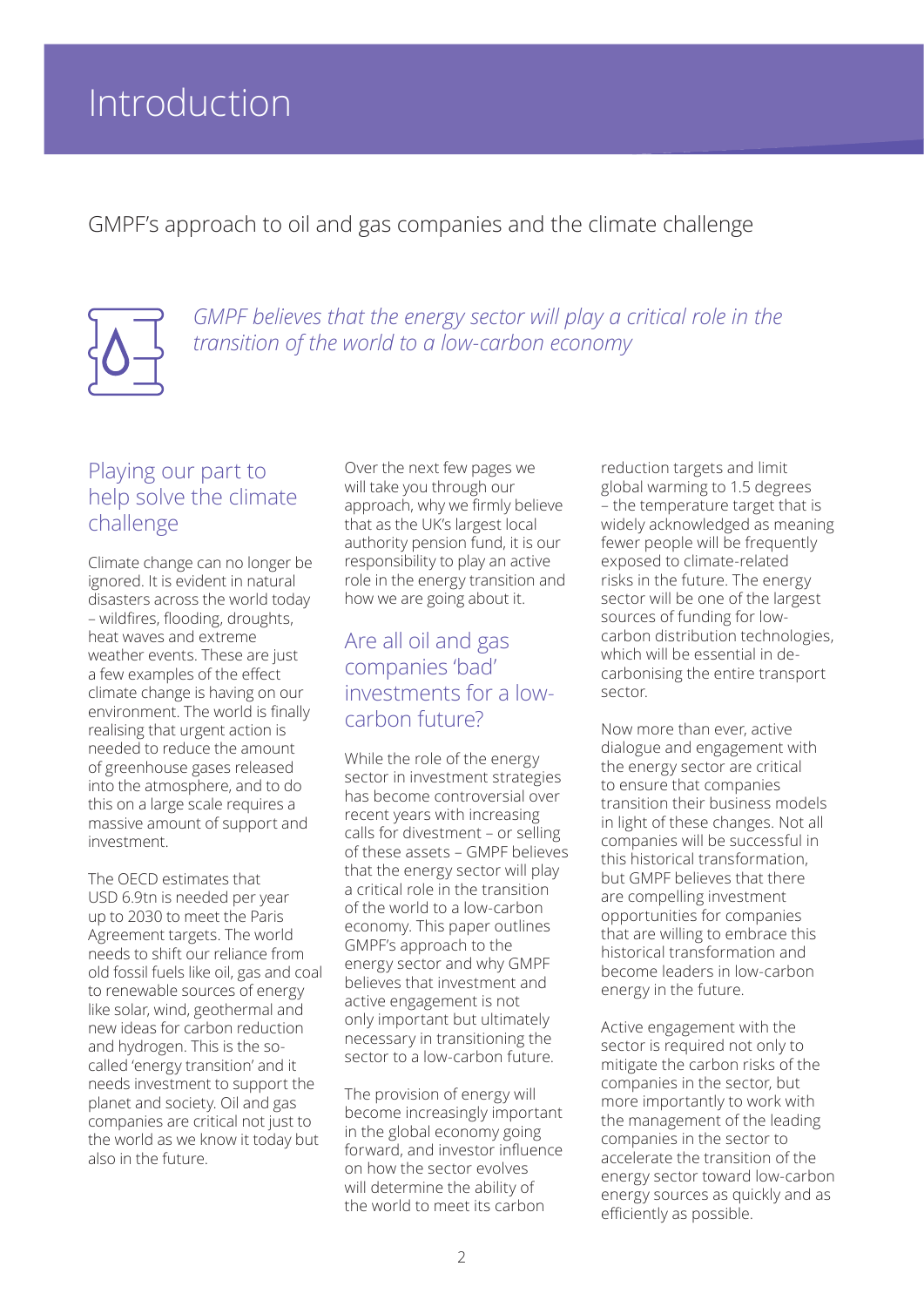### What is the energy transition and how are energy companies leading the way?

The energy sector is at the heart of the 'energy transition' – the historical transformation of our global energy system away from dependency on fossil fuels and toward low-carbon energy by the second half of this century.

The chart below shows how this transition is expected to happen if we are to achieve net zero by 2050. Energy companies are already shifting into greener business activities such as offshore wind, liquid biofuels and carbon capture and storage, with many of the oil and gas companies aiming to reinvent themselves into sustainable energy companies of the future.

GMPF view companies that are already setting out their energy transition strategies as potential long-term winners – winners from an investment perspective but also winners for the planet. However, GMPF has high expectations for the companies it invests in and a decarbonisation roadmap is essential.





Source: IEA Net Zero by 2050: A Roadmap for the Global Energy Sector (May 2021)



*Investment in low-emissions technologies suited to the skills and expertise of oil and gas companies is forecast to exceed investments in traditional operations by 2030*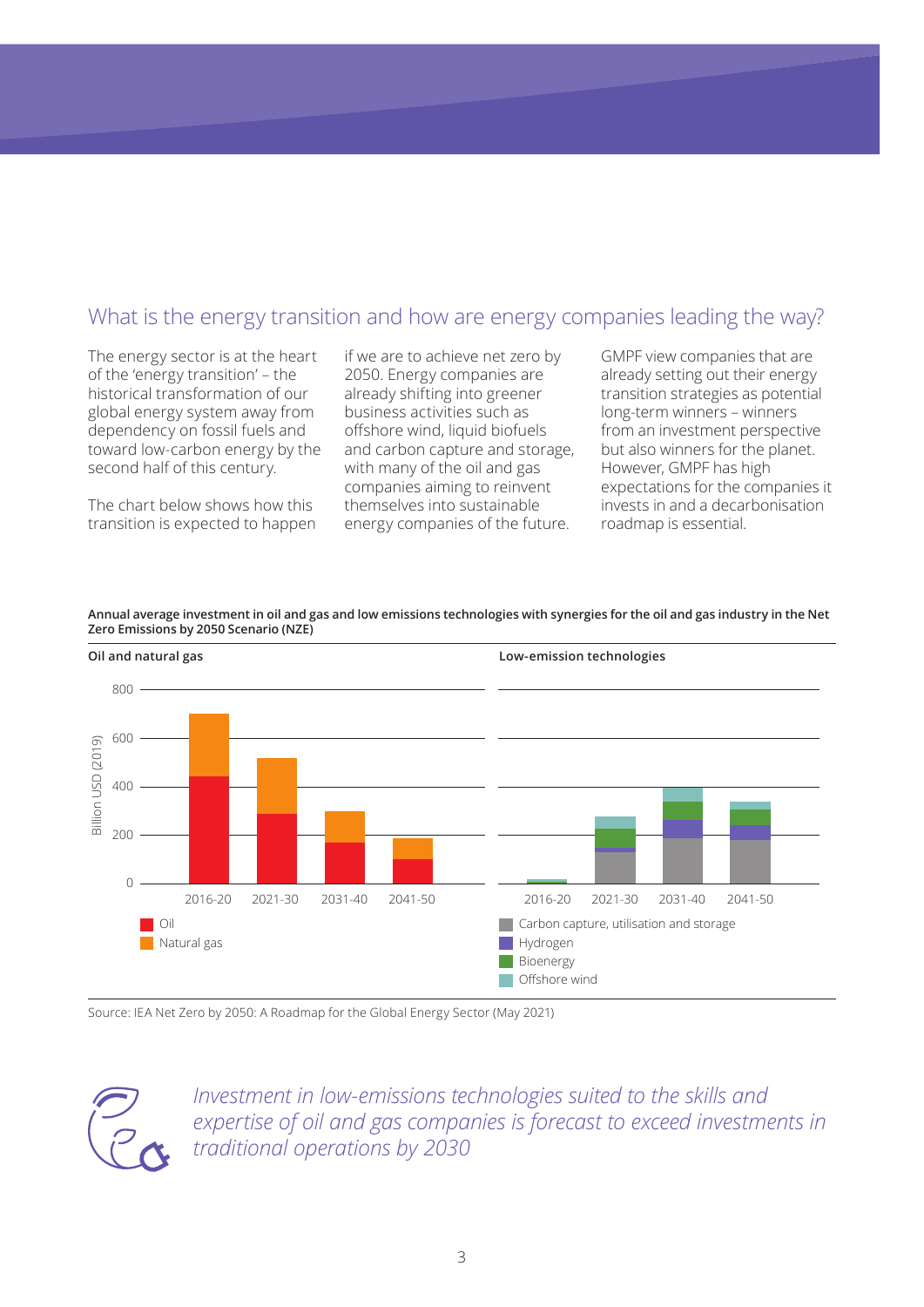*GMPF is proud to be an activist investor, driving the climate transition, rather than selling these assets to others who might not hold these investee firms to account.* 

#### Are environmental, social and governance (ESG) factors taken into consideration as a part of GMPF's fiduciary duties?

As a local authority pension scheme GMPF is obliged, by law, to make the *pursuit of a financial return* our predominant concern. GMPF may take *non-financial considerations* (e.g. environmental, social or governance concerns) into account only if this would not involve significant risk of financial detriment to the scheme and where GMPF has good reason to think that scheme members would support our decision.

With this in mind, GMPF has a key duty to:

- (i) deliver investment returns needed to ensure GMPF can pay the pensions our members have worked hard to earn; and
- (ii) to protect local tax-payers from high pension costs.

This is called our fiduciary duty. Any investment decisions GMPF

make need to be backed by investment rigour. GMPF believe that climate-related (nonfinancial) risks and opportunities are in fact financially material to the performance of the investment portfolio and will become more so. This includes the risk of inflation in the energy industry due to underinvestment in supply. These risks will become even more so over the expected lifetime of GMPF given the climate challenge we're facing right now and the energy transition just discussed, so GMPF already integrate climate change considerations into our overall investment strategy. GMPF's aim is to minimise adverse financial impacts and maximise opportunities for long-term economic returns in all asset classes.

#### What does 'active ownership' mean and how is GMPF playing a part?

GMPF is prioritising 'active ownership' across its investments. What that means is GMPF aims to be an active voice in the calls for companies to lower their carbon emissions. It's sometimes called being an 'activist shareholder'. As the UK's largest local authority pension fund with over GBP 28bn to invest, our voice has an impact on the companies GMPF holds in its portfolios. When it comes to climate change, GMPF sends a loud and consistent message to the directors of our investee companies. GMPF expects companies to have an action plan for carbon emissions reduction and to provide the market with detailed information on how they intend to get to net zero carbon emissions by 2050.

That means being transparent with us about their short-term and long-term commitments and GMPF holding management accountable for their actions.

#### What concrete actions are GMPF taking to be an 'activist shareholder'?

GMPF is proud to be an activist investor, driving the climate transition, rather than selling these assets to others who might not hold these investee firms to account.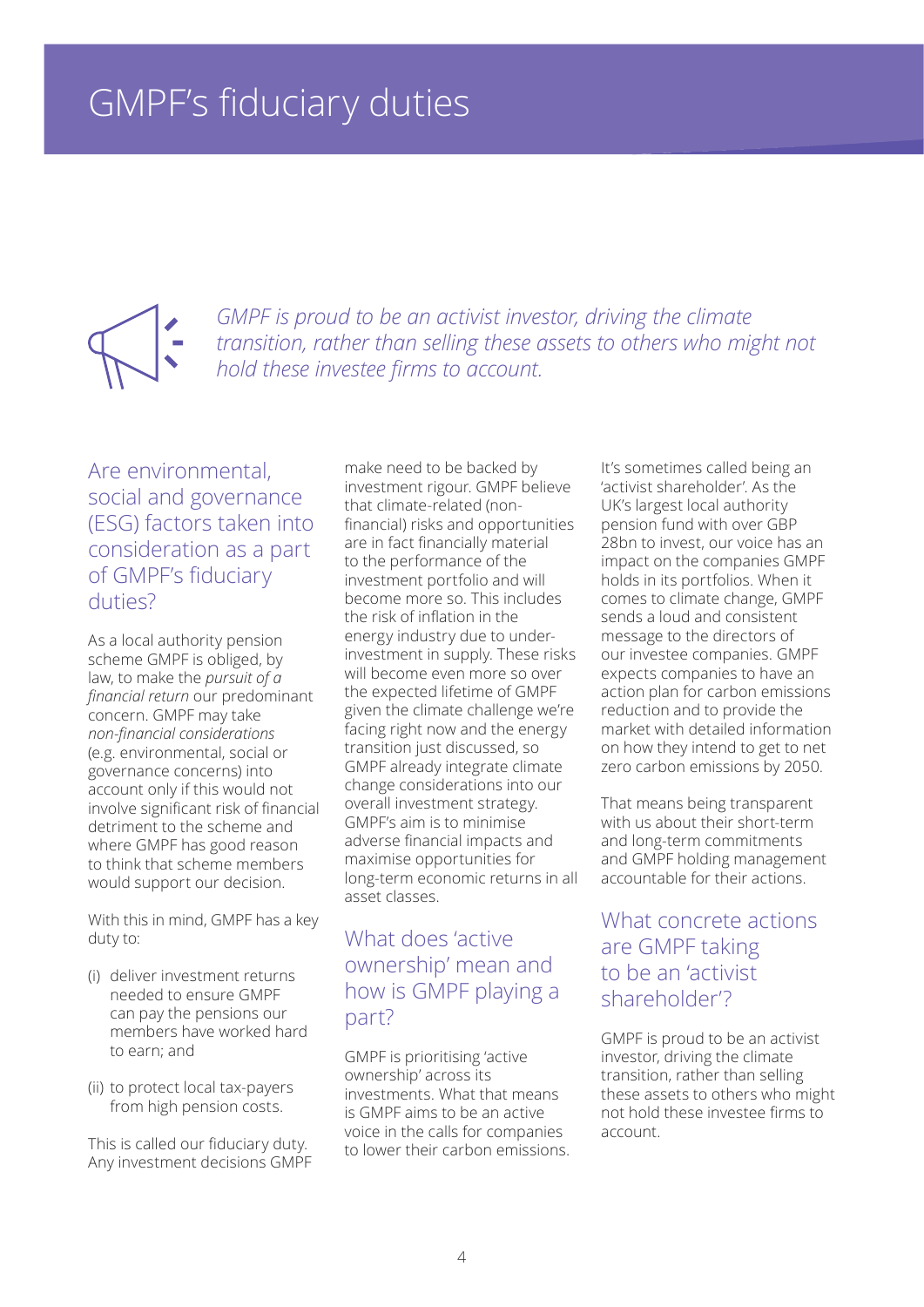As part of its investment strategy, GMPF is a signatory of the UK Stewardship Code. This has 12 principles to comply with, including:

- Principle 7: Signatories systematically integrate stewardship and investment, including material environmental, social and governance issues, and climate change, to fulfil their responsibilities.
- Principle 10: Signatories, where necessary, participate in collaborative engagement to influence issuers.

By joining forces with more than 80 other Local Government Pension Scheme funds within the Local Authority Pension Fund Forum, GMPF collectively has a very powerful voice in challenging companies to disclose their business models and the assumptions that underpin their investment decisions, leading to greater capital discipline. This could have the dual success of enhancing shareholder value, whilst also reducing greenhouse gas emissions.

When it comes to the oil and gas industry, GMPF's voice is amplified by the power of a collection of influential global pension funds representing over USD 60 trillion

in investments. GMPF's appointed external asset managers, such as UBS Asset Management, are expected to operate a policy of constructive shareholder engagement with companies as part of the investment process. Our asset manager, UBS Asset Management, is part of Climate Action 100+, a collaborative initiative of 615 investors, aimed at collectively influencing high greenhouse gas polluters and other companies to drive the clean energy transition, helping achieve the goals of the Paris agreement on Climate Change. Climate Action 100+ collectively are able to engage with 167 companies who, between them make up 80% of global industrial emissions.



Climate Action 100+ is 615 investors working together With \$60 trillion in assets managed by investors participating in the initiative Working with 167 companies Who make up 80%+ global industrial emissions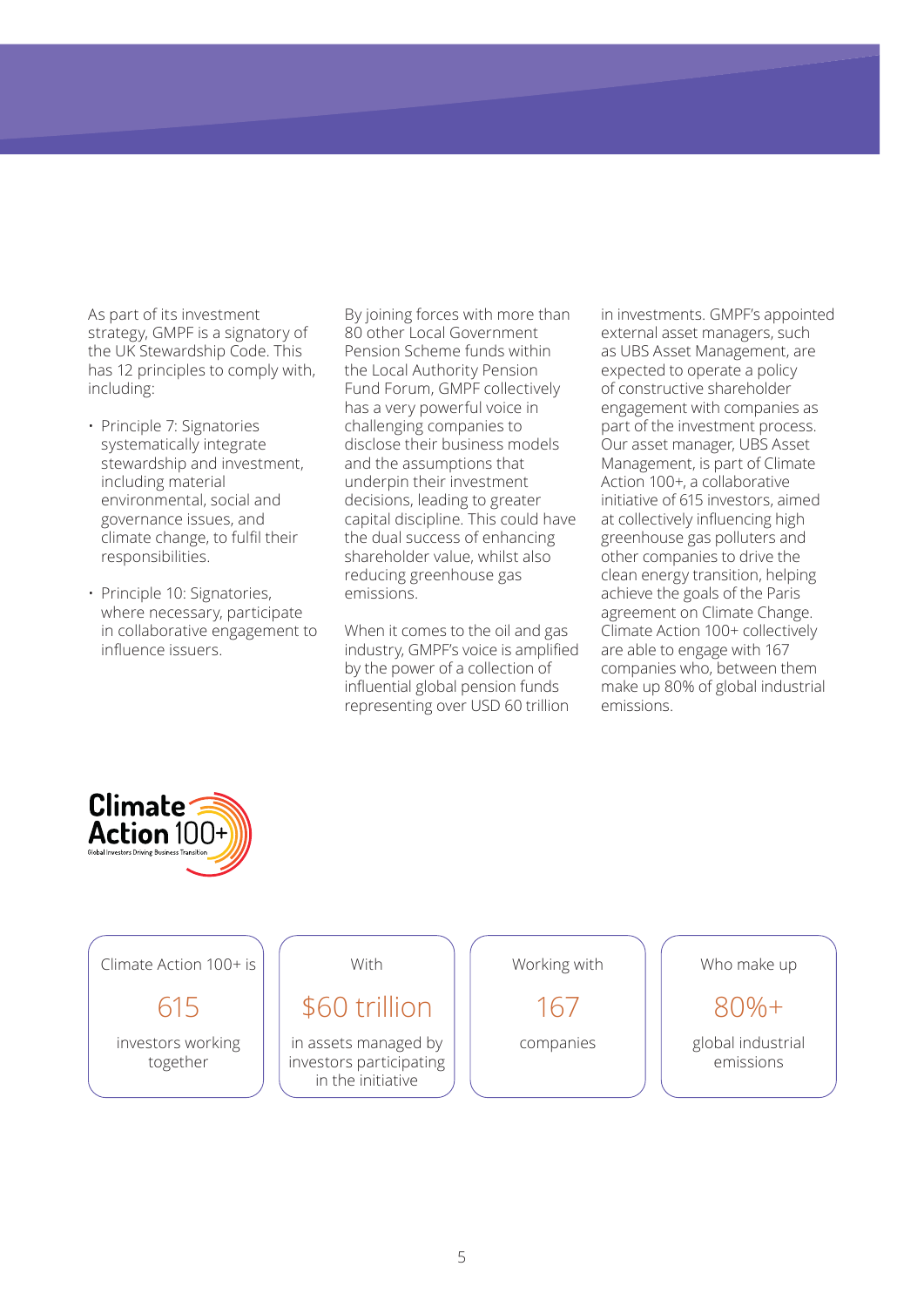

*A consistent approach is taken across our active equity holdings and provides clarity about our expectations to the companies in which GMPF invests*

#### How does GMPF vote to help drive lower carbon emissions?

GMPF retains the maximum possible authority to vote *directly* at investee company meetings, rather than delegating authority to active asset managers. GMPF has dedicated voting guidelines that inform how its votes are cast. This combination of retained authority and a clear framework ensures a consistent approach is taken across our active equity holdings and provides clarity about our expectations to the companies in which GMPF invests. Both GMPF and UBS Asset Management voted against Total's climate transition plan as we felt the strategy was not in line with expectations, and the company had not committed to a periodic vote on the topic.

#### Should GMPF divest or engage with investee companies to drive the climate change agenda?

The urgency of the climate crisis has led to increasing calls for divestment from the energy sector, but GMPF believes that a much more productive and impactful approach is to remain invested and engage with energy companies to drive positive change.

First and foremost, by retaining our shares and voting rights rather than divesting from energy companies, GMPF maintains the ability to influence management of these companies and to work with them through our engagement strategy to accelerate the transition toward a low-carbon economy.

Second, given that the energy sector is itself a large source of carbon emissions, it is our

responsibility to engage with companies in the sector to drive reductions on their carbon footprint.

Third, energy sector companies play a critical role in supplying the basis for all forms of transportation, and they will be critical in determining the manner and speed with which transportation will de-carbonise. It is our responsibility to help propel energy sector companies to re-orient their business strategies in order to transition modern transportation from a reliance on fossil fuels to one which moves toward renewable energy sources.

Fourth, calls for divestment not only overlook our essential role in influencing companies in the sector, but it also treats the sector with a broad brush and fails to recognise the important steps that the leading companies in the sector are taking to transition their businesses towards renewables.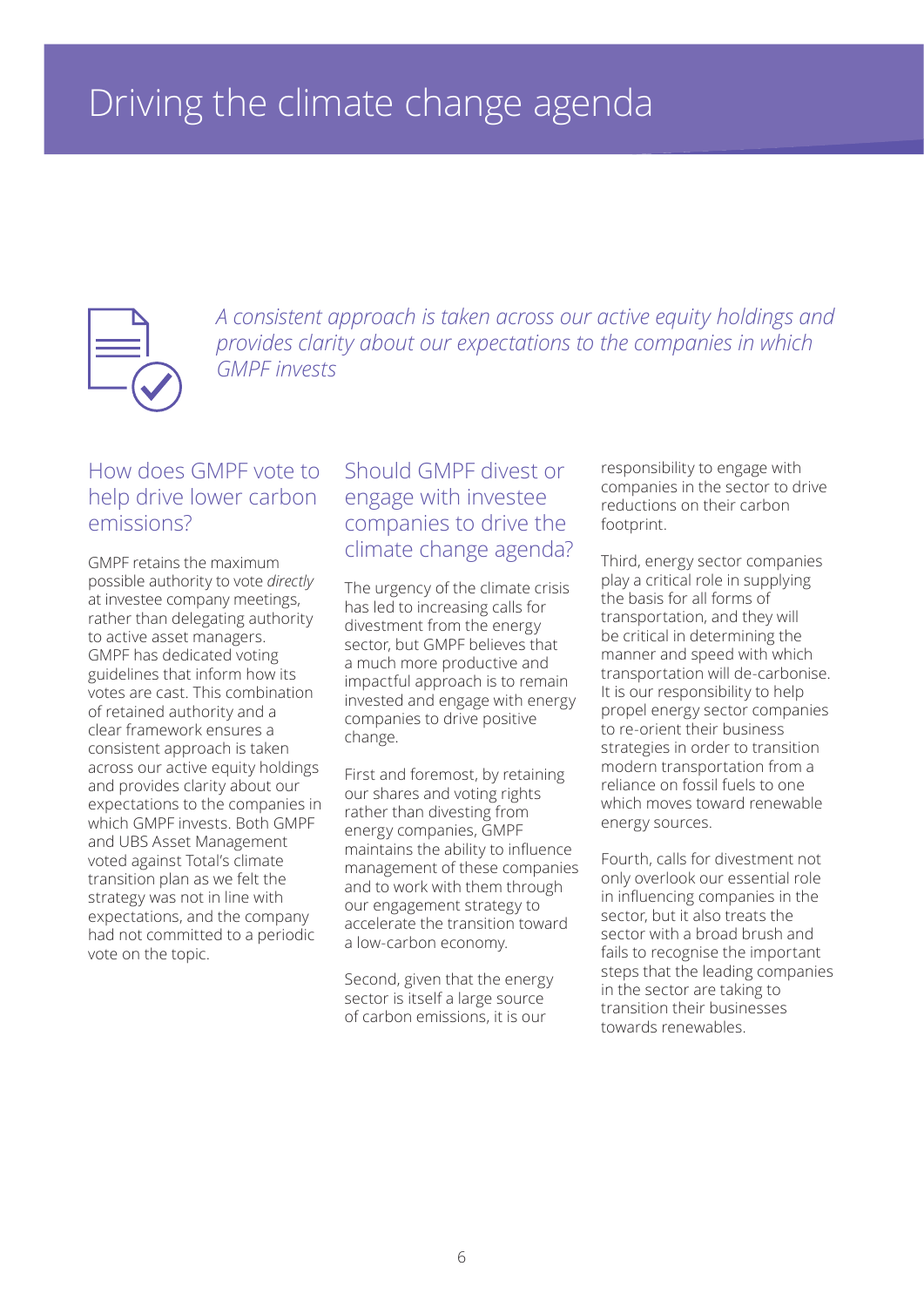While GMPF sees risk in investing in energy companies that are slow to embrace the changes facing the sector and will avoid them in its investment strategies, GMPF sees opportunity in investing and engaging with those companies that are moving their business models toward a low-carbon future.

While it will no doubt be radically transformed over the coming decades, the energy sector will remain essential to the global economy. GMPF's investment and engagement strategy with energy companies will be critical to determine how the energy sector transforms, which will have significant implications for the pace of global warming. At GMPF we embrace this responsibility to influence and transform the sector and are proud to embrace this responsibility on behalf of our pension fund holders.

#### What will happen to the demand for fossil fuels?

GMPF recognises that there will continue to be demand for fossil fuels in the near term as the energy sector de-carbonises, and it will be critical that this transition occurs not only as quickly as possible but also in an orderly fashion. Significant price

spikes as seen in the recent gas crisis, risk causing a reaction in public opinion against renewable energy, and it will be important that the move toward renewables occurs in a phased manner that allows for stability both in price and in the supply of energy as the world de-carbonises.

The chart below from the Carbon Tracker Initiative shows that until the world has moved onto a net zero pathway, there will continue to be demand for oil and gas – and that there will be an emerging gap between supply and demand.



**Global oil demand under different IEA scenarios, and future supply from sanctioned projects**

Source: Carbon Tracker Initiative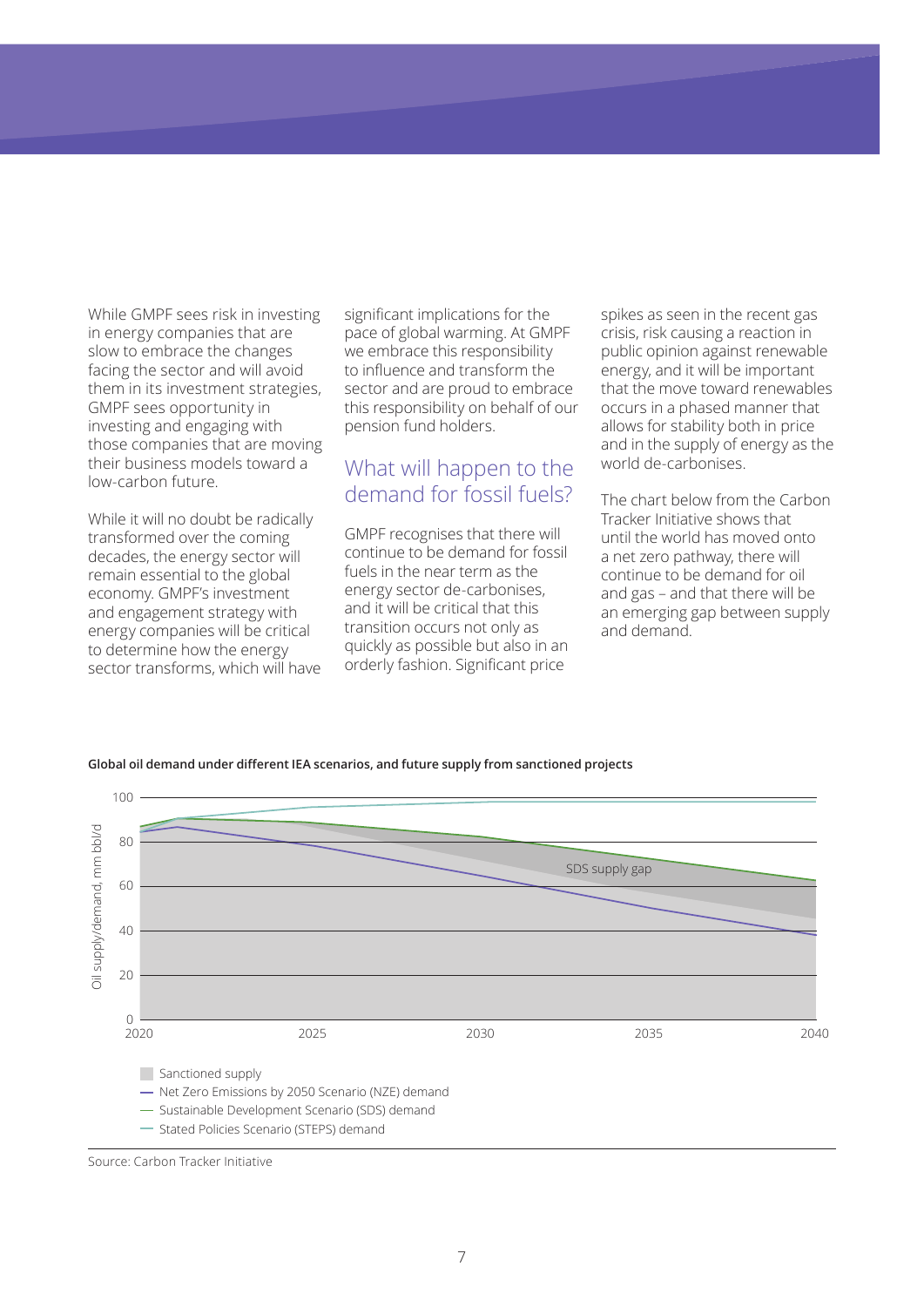

*The energy sector will play a leading role in this transformation, as it will become one of the largest investors in renewable energy, infrastructure and technology*

What is clear is that the energy sector will play a leading role in this transformation, as it will become one of the largest investors in renewable energy, infrastructure and technology, and GMPF anticipates that this trend will continue in the future.

The legacy energy companies will be critical to the energy transition as they are the only companies with the technical and engineering expertise to achieve critical parts of the transition while their legacy oil and gas businesses will give them the financial capability to invest heavily in renewable energy. In fact, they spend nearly three times what governments spend on research and development in this area.



#### **Spending on energy research and development**

Source: IEA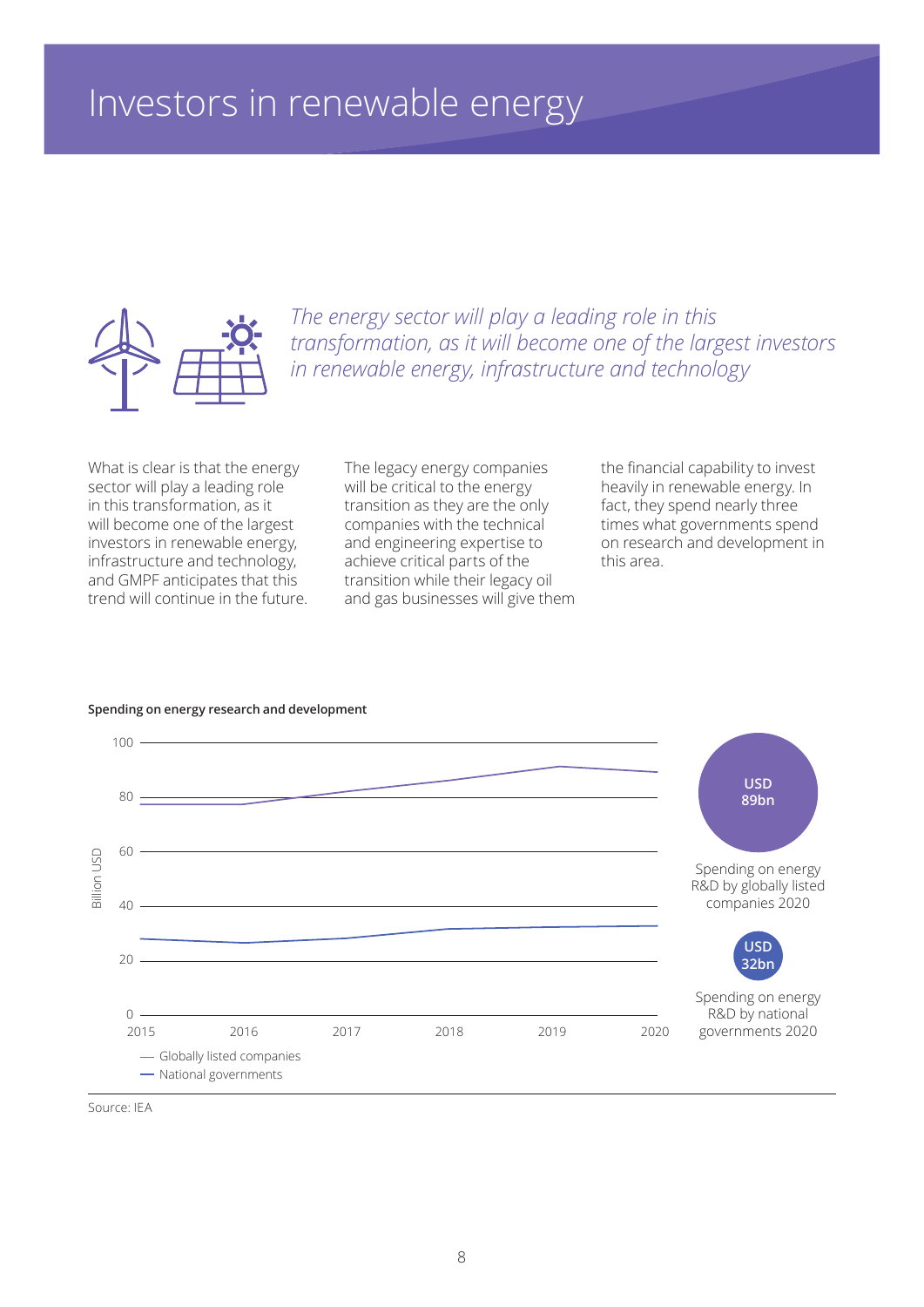### Technical know-how



*Even when the world is able to move towards net zero pathway, fossil fuel companies will be a critical source of technology, knowhow and investment*

To provide some concrete examples of this huge investment in sustainable technologies, **Royal Dutch Shell** has indicated that it plans to be the world's largest supplier of renewable energy by 2030 and is almost certain to become the world leader in hydrogen due to its technical capabilities in this area.

Similarly, **Equinor** is likely to become the world leader in floating offshore wind due to its proprietary technology and its expertise in operating offshore platforms.

While these companies are early in their transition towards renewable energy, more advanced examples include **Orsted**, the former Danish Oil and Natural Gas, which is now the world leader in offshore wind and **Neste**, once Finland's statecontrolled oil refiner and is now the world leader in advanced biofuels.

The percentage of energy sector capital expenditure going into sustainability and renewable energy initiatives has and will continue to grow, and GMPF believes that it is our obligation to continue to work with energy sector companies to accelerate these investments in order to limit global warming.

Even when the world is able to move towards net zero pathway, fossil fuel companies will be a critical source of technology, know-how and investment.

For example, **Equinor** expects to invest USD 23bn in renewables from 2021 to 2026 as part of

a clear ambition to become a net zero energy company by 2050, including emissions from its production and final consumption.

**BP** says it will increase its annual clean energy investment from USD 500m in 2019 to USD 5bn per year by 2030, with an interim goal of USD 3-4bn per year by 2025.

**Total** has announced that some USD 2.5bn of its planned total investment of USD 12-13bn in 2021 will go into renewables and electricity (including gas-fired power).

**Shell** is targeting a 25% share of investment on clean energy capital expenditure by 2025.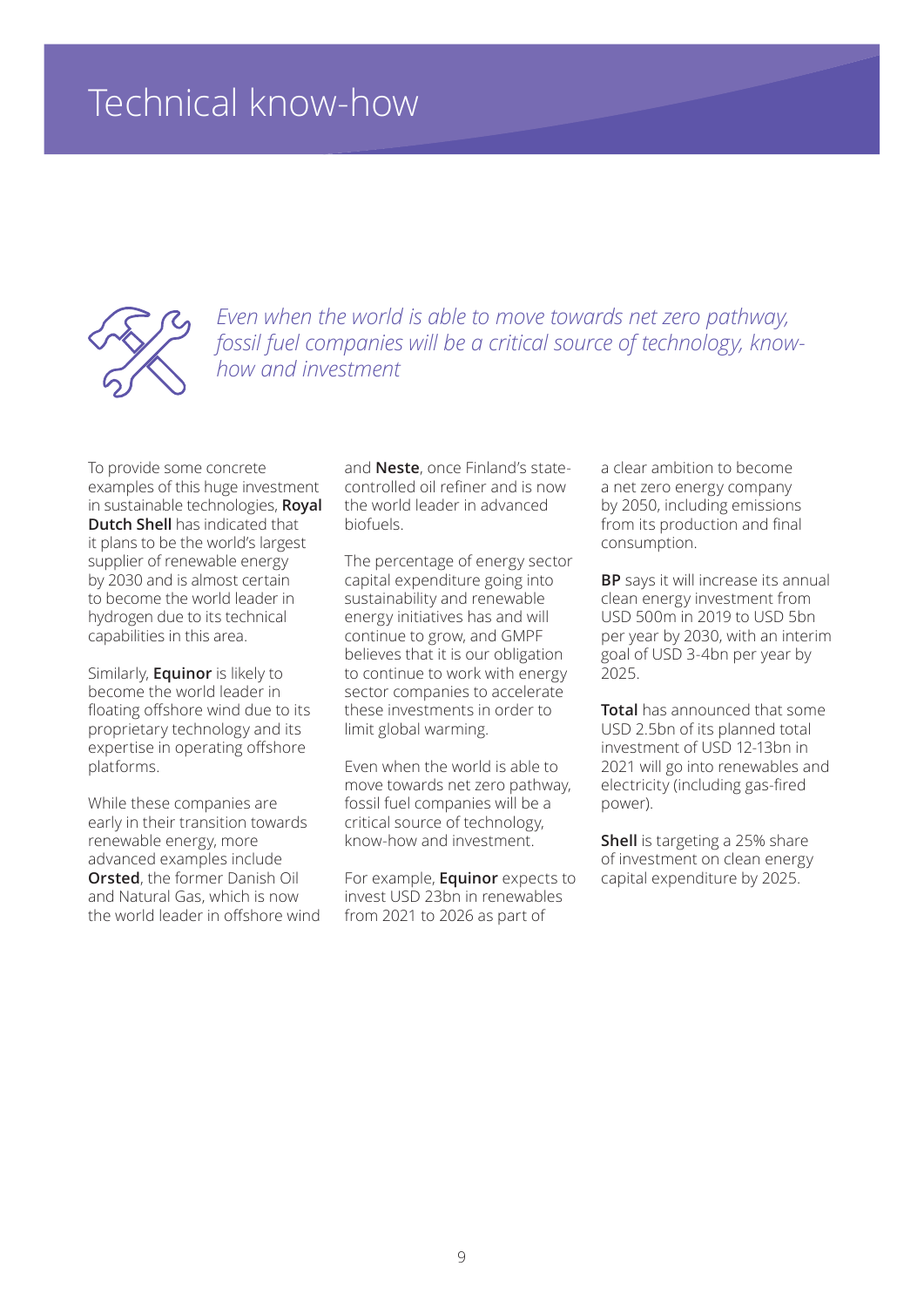While engagement will be critical going forward to transition the energy sector successfully, GMPF has already seen several positive examples of its engagement efforts thus far in its investee companies. Below are two examples of companies where GMPF has seen significant changes as a result of engagement efforts on our behalf by UBS Asset Management over the past several years.

#### Example 1: BP

UBS Asset Management identified BP as a company for engagement because of its carbon emissions trends and its fossil fuel exposure. UBS Asset Management established a dialogue based on bilateral meetings, as well as part of the Climate Action 100+ coalition. Portfolio managers, analysts and Sustainable Investment analysts have been in contact with company representatives, including board members, several times over the last two years in the context of investor, governance and Climate Action 100+ meetings.

In May 2019, UBS Asset Management co-filed a shareholder resolution with other investors urging the company to align its capital expenditure with the Paris agreement, long-term emissions reduction targets, and targets in executive compensation. Underlining the quality of the dialogue, as well as the ability to achieve action, company management ultimately recommended shareholders to vote for this resolution and it was strongly supported by investors.

Around this time, BP also appointed a new Chair and CEO, both of whom have a strong understanding of the importance of climate change. In 2020, the company announced a net zero emissions target by 2050 including scope 1, 2 and 3 emissions. As the first steps to this, in August 2020 the company announced a 10x increase in lowcarbon investments, an increase in renewable investments by 20x, and a 40% reduction in oil and gas production by 2030. Over the last three years, proactive engagement, directly and collaboratively with other asset managers, has led to a positive change leading to BP unveiling one of the most ambitious transformation programs in the oil and gas sector.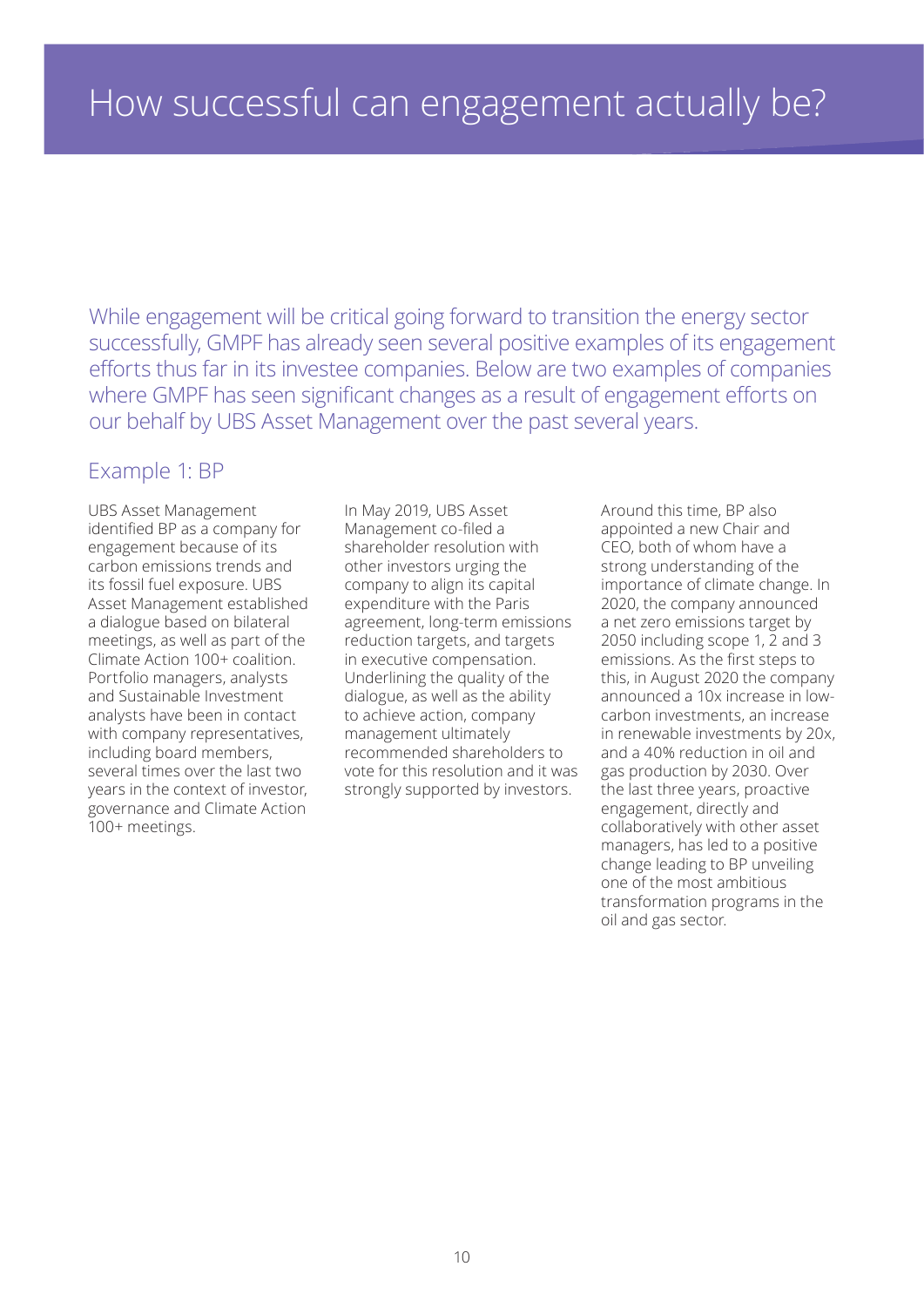#### Example 2: Equinor

Another example of successful active engagement on our behalf is Equinor. UBS Asset Management flagged Equinor because of carbon emissions trends and fossil fuel exposure. In 2017, the company was considered one of the world's top 100 greenhouse gas emitters. But its stock had been attractive because of its exposure to large oil fields and its increasing investments in renewables, other low-carbon technologies and emission management solutions. UBS Asset Management began a dialogue with Equinor, in collaboration with two other asset managers as part of Climate Action 100+. With strategic engagement objectives set, the collective held a series of productive meetings with senior management, Equinor agreed to assess its portfolio, including new material capital expenditure investments, in relation to a "well below 2°C scenario" from 2020 onwards.

The company also committed to reviewing existing climate-related targets up to 2030 and set out new ambitions beyond 2030 for its business activities, informed by its assessment, stress testing and business strategy. These strategic commitments were followed by additional dialogue with the company in the following year. As part of these efforts, in February 2020, Equinor announced additional, more ambitious climate change goals, including for example:

- Carbon neutrality of global operations (operated) by 2030.
- A 40% reduction in absolute greenhouse gas emissions in Norway by 2030, 70% by 2040, and near 0 absolute greenhouse gas emissions in Norway by 2050.
- Growing renewable energy capacity tenfold by 2026, and 30 times by 2035, becoming a global offshore wind major.
- Reducing net carbon intensity/ net energy production by at least 50% by 2050.

At the end of 2020, Equinor then announced a net-zero commitment by 2050 across its entire value chain, one of the most ambitious net-zero commitments in the entire energy sector. This was one of the main goals of UBS Asset Management's collaborative engagement, and it has been extremely rewarding to see the success and realisation of these engagement objectives. Ultimately, UBS Asset Management believes that in just three years, the proactive engagement, collaboratively with other asset managers and on behalf of investors like GMPF, has been successful in realising positive change through engagement goals linked to science-based targets.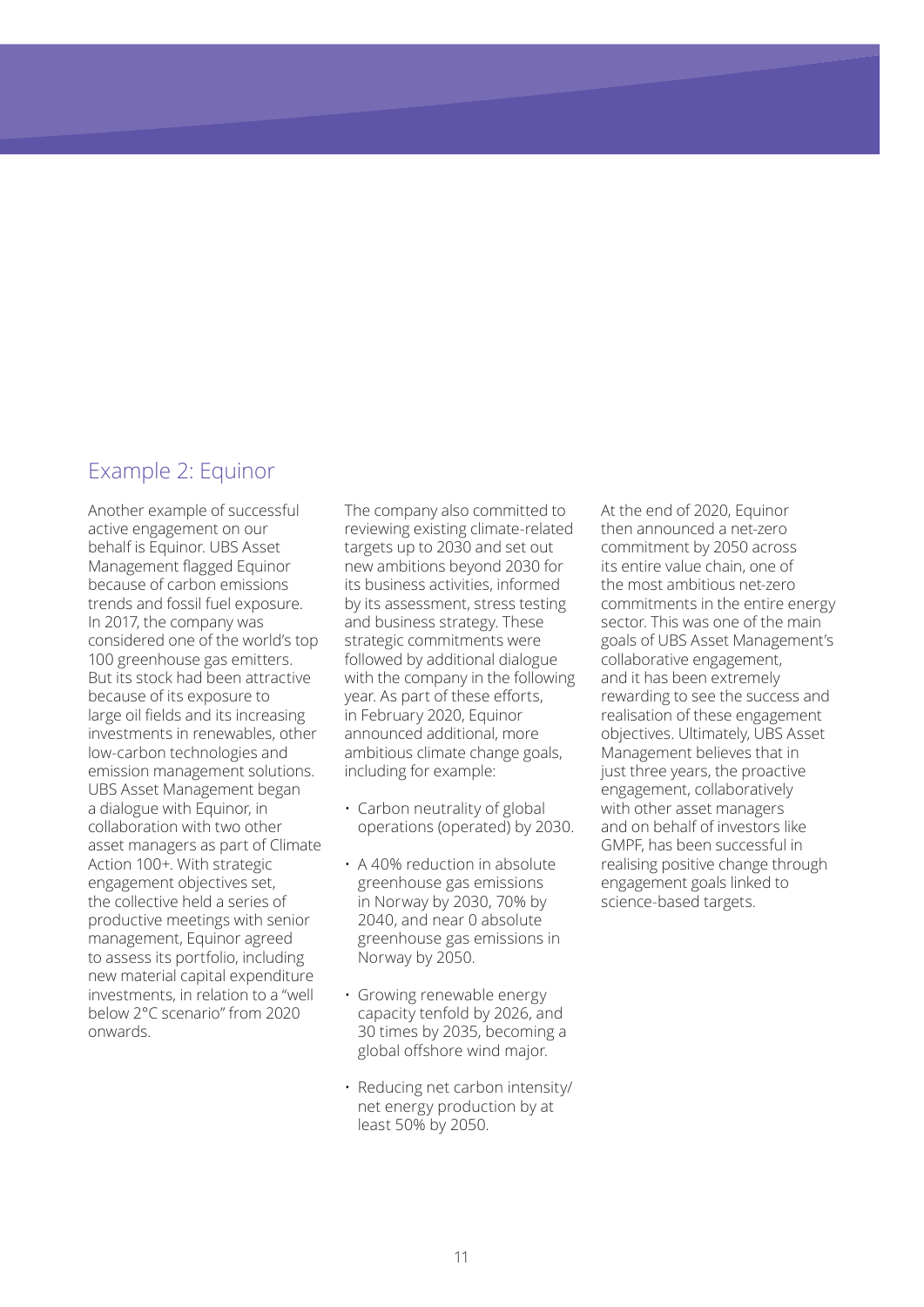### **SEE UBS**

*As long-term investors we make assessments of the capital investment strategies of energy companies and the likely impact on returns of pursuing particular strategies.* 

What risks are involved for GMPF in being such a large shareholder in the energy sector? Won't that mean GMPF is stuck with 'stranded' assets?

GMPF wants to ensure the views of its asset managers are aligned with theirs on the climate transition, and so GMPF put the following questions on the oil and gas transition challenge to one of them – UBS Asset Management.

*GMPF: Is there a risk that our energy investments and their assets will become stranded or worthless in the future?* 

**UBS**: Share investing comes with inherent risks, many of which apply universally. Climate change creates an additional potential risk across many industries, but particularly in the energy sector. As such, our portfolio managers pay specific attention to assessing the following areas of risk when assessing companies to include in our portfolio - stranded assets, financial risk, regulatory change, market acceleration and technological change.

*Spotlight on risk of stranded assets GMPF: What do "stranded assets" mean?*

**UBS**: In their analysis of the energy sector the portfolio managers have considered

the possible impact of assets becoming redundant or "stranded" by the energy transition away from fossil fuels and the impact that could have on future cash flows.

Stranded assets refer to both existing infrastructure as well as future potential investments. Environmental considerations which result in the rapid phaseout of hydrocarbons are more likely to impact the latter rather than the former. Even the most aggressive phase-out scenarios, such as the IPCC 1.5 degree or the IEA Below 2 degree scenarios, envisage significant usage of hydrocarbons until 2050 and only a modest reduction in demand between now and 2030. Indeed, the recent retail fuel supply crisis in the UK served as a demonstration of how important hydrocarbons are to our present day lives.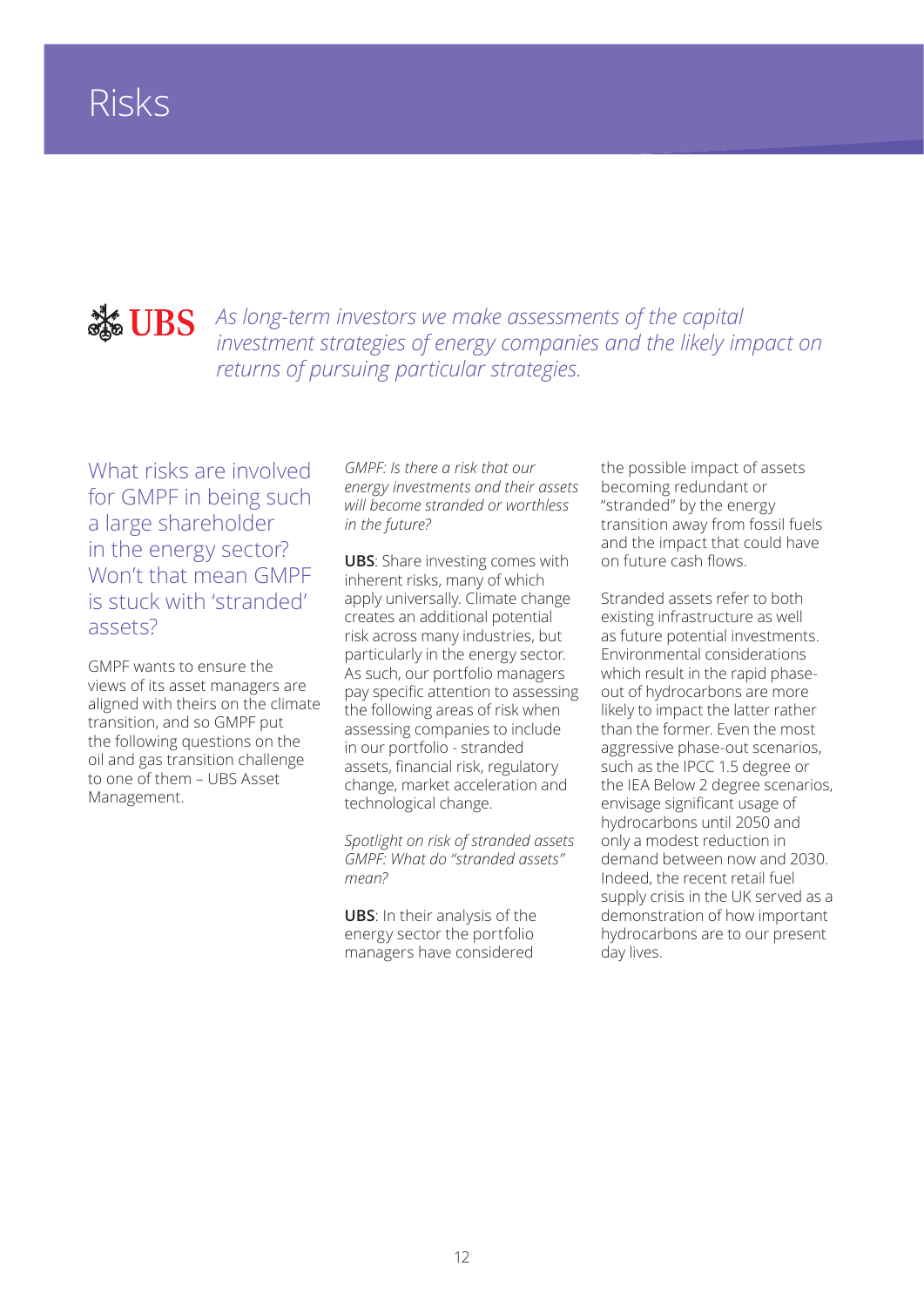Since most publicly listed energy companies have relatively short reserve lives of between 7 and 15 years, the main impact of carbon mitigation will be to preclude or limit their future investment opportunities in oil and gas projects.

*GMPF: How do our portfolio managers assess, manage and mitigate the risks of investing in oil and gas companies?*

**UBS**: We have a multi-layered investment approach that is aimed at mitigating risks like this.

1) Our portfolio managers are selective about which companies we invest in.

They exclude those where we feel the combination of risks are too high (e.g. avoid oil explorers in high cost regions). The process for excluding stocks includes use of UBS's proprietary ESG Risk Dashboard in combination with specialist sustainability analysts and energy sector specialists.

2) We invest where management teams seek to mitigate these risks through pursuing energy transition strategies. As long-term investors we make assessments of the capital investment strategies of energy companies and the likely impact on returns of

pursuing particular strategies. These assessments are supported by regular engagements with board members of companies that we invest in, as illustrated in the BP and Equinor case studies.

3) Our portfolio managers do not place a value on future hydrocarbon projects when assessing energy companies. Applying this highly conservative valuation methodology means that the potential cost and risk of stranded assets becomes contained from a financial perspective.



#### **Oil majors' reserves life**

Reserves life for the world's top 8 oil and gas companies are at their lowest in 20 years

Source: Reuters Graphics, 2021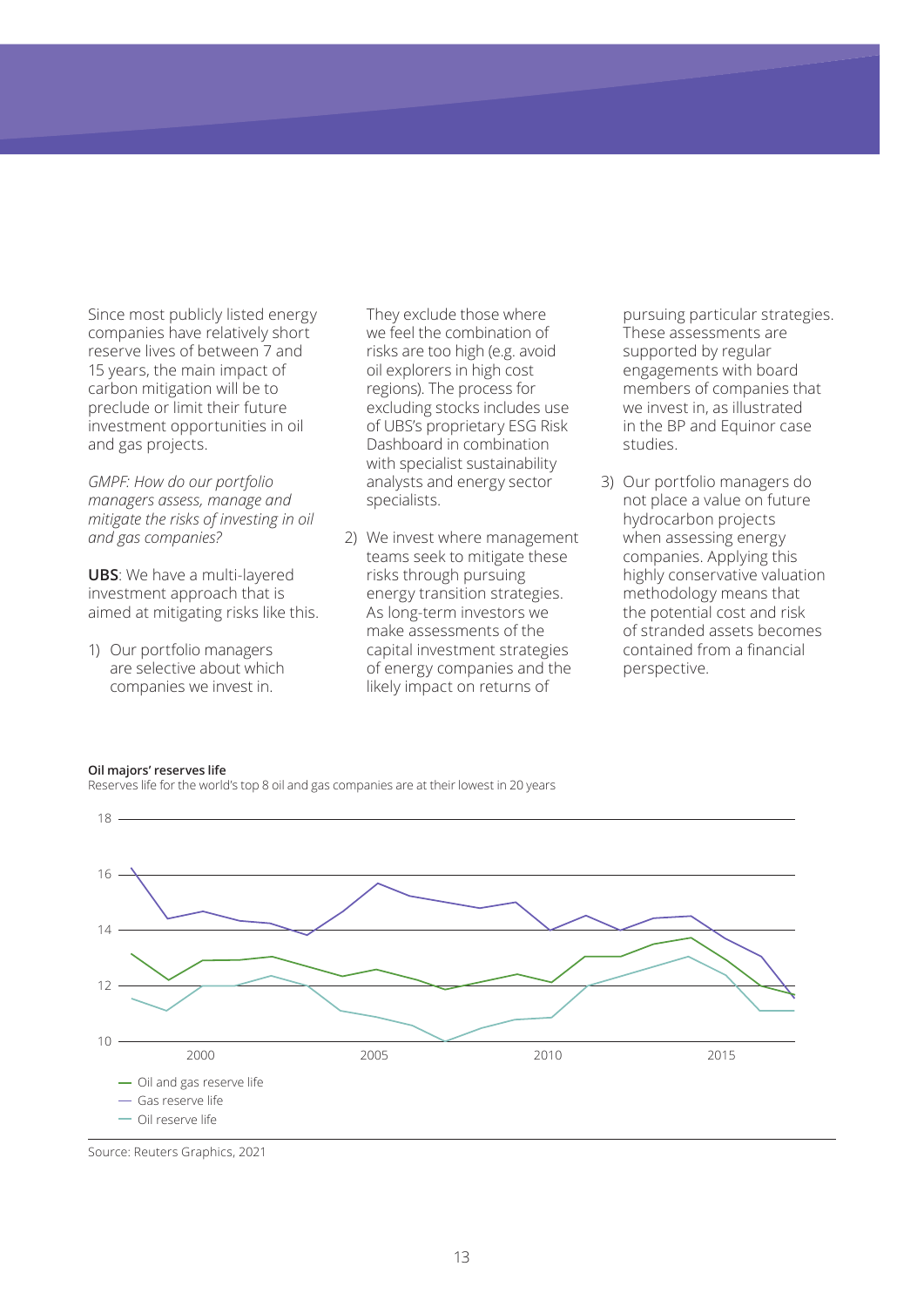### Risks (continued)

 4) As energy companies run down their legacy businesses, they are expected to generate substantial cash flows, reducing investment risk and facilitating accelerated investment in green energy.

The cash flow from energy companies can fund investment in green energy and provide good dividends and returns to shareholders.

5) As oil and gas companies focus on more sustainable energies, on average, the

returns on new investments in low carbon or noncarbon energy sources will be lower than historic financial returns on carbonbased energy investments. However, the returns they make are expected to be of higher quality and more sustainability-focused and therefore mitigate the impact of lower absolute returns. Indeed, we expect that as oil and gas companies progress the shift in their business activities away from carbonbased energies they are likely to become more highly valued by investors. This can be evidenced in the high stock market valuation of carbonfree energy producers, as compared to traditional oil and gas stocks.

By investing in companies that are on the journey of shifting towards carbon-free energy, rather than those companies that are already there, we are able to marry the sustainability case with our fiduciary responsibility to achieve positive returns for the Fund.

**Over time, the oil and gas industry has shown higher, but volatile, return on investment; in power-related sectors, returns have been steadier, but lower**

Return on invested capital (ROIC) and after-tax weighted average cost of capital (WACC) for listed energy companies



Source: IEA World Energy Investment 2019